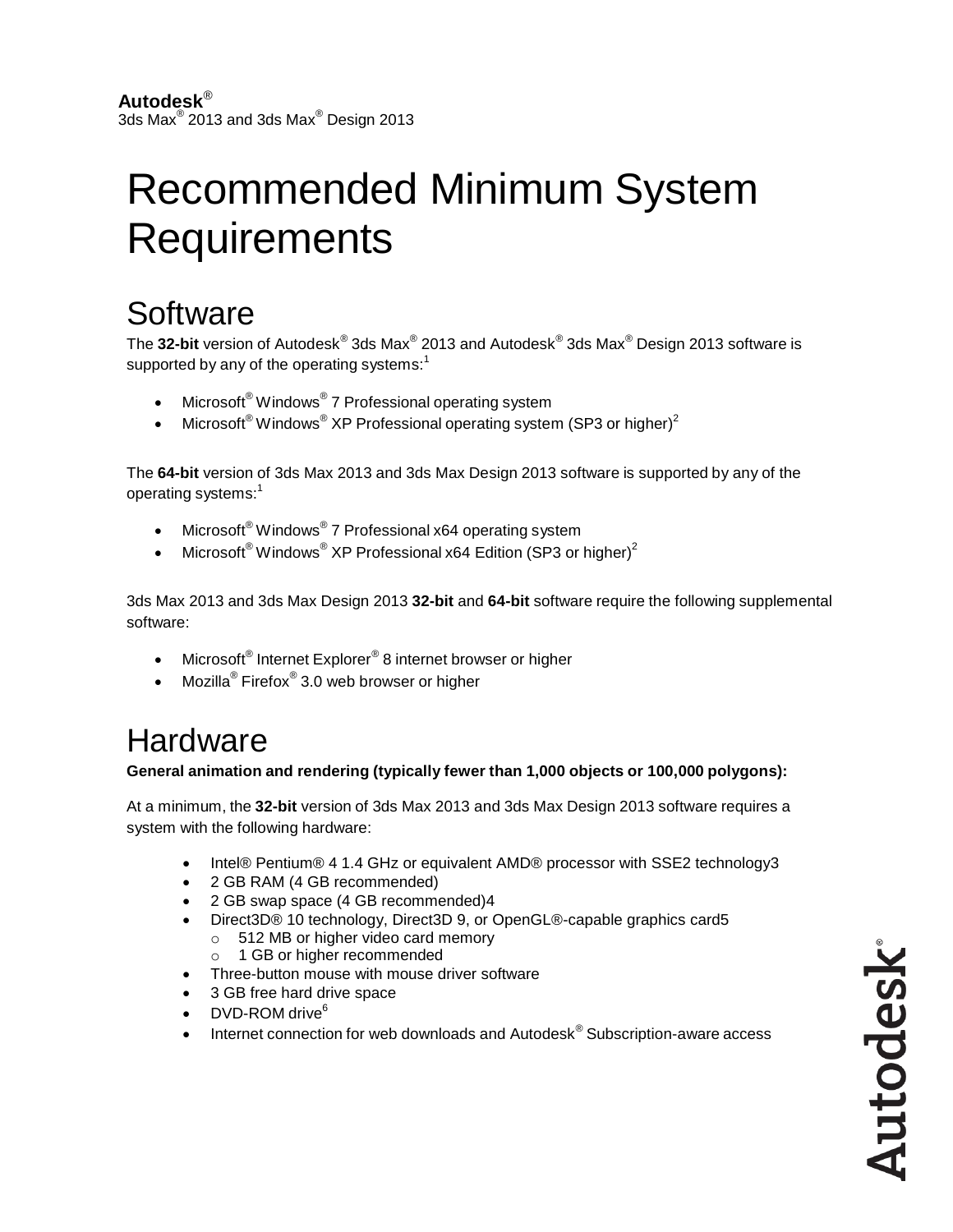At a minimum, the **64-bit** version of 3ds Max 2013 and 3ds Max Design 2013 software requires a system with the following hardware:

- Intel $^{\circ}$  64 or AMD64 processor with SSE2 technology $^3$
- 4 GB RAM (8 GB recommended)
- 4 GB swap space (8 GB recommended) $<sup>4</sup>$ </sup>
- Direct3D 10, Direct3D 9, or OpenGL-capable graphics card<sup>5</sup>
	- o 512 MB or higher video card memory
	- o 1 GB or higher recommended
- Three-button mouse with mouse driver software
- 3 GB free hard drive space
- DVD-ROM drive<sup>6</sup>
- Internet connection for web downloads and Subscription-aware access

#### **Large scenes and complex data sets (typically more than 1,000 objects or 100,000 polygons):**

Recommended, the **64-bit** version of 3ds Max 2013 and 3ds Max Design 2013 software requires a system with the following hardware:

- Intel $^{\circ}$  64 or AMD64 processor with SSE2 technology $^3$
- 8 GB RAM
- $\bullet$  8 GB swap space<sup>4</sup>
- Direct3D 10, Direct3D 9, or OpenGL-capable graphics card<sup>5</sup>
	- o 1 GB or higher video card memory
- Three-button mouse with mouse driver software
- 3 GB free hard drive space
- DVD-ROM drive<sup>6</sup>
- Internet connection for web downloads and Subscription-aware access

<sup>1</sup> The 3ds Max<sup>®</sup> Composite feature requires one of the following 32-bit or 64-bit operating systems:

- Microsoft Windows XP Professional operating system (SP3 or higher)
- Microsoft Windows XP Professional x64 operating system (SP3 or higher)
- Microsoft Windows 7 Professional x64 operating system

 $^2$  Autodesk 3ds Max 2013 and Autodesk 3ds Max Design 2013 English only, additional language support requires a Microsoft Windows 7 operating system.

 $^3$  Autodesk 3ds Max 2013 and Autodesk 3ds Max Design 2013 have been optimized to take advantage of the SSE2 extended instruction sets supported on Intel® Pentium® 4 processor or higher, AMD Athlon™ 64, AMD Opteron™, AMD Phenom™ processors.

3ds Max 2013 will not operate on computers that do not support SSE2. Several utilities are available on the Internet that report CPUID, including supported instructions sets.

<sup>4</sup> Autodesk recommends settings that allow Microsoft Windows to manage virtual memory, as needed. There should always be at least twice as much free hard disk space as system memory (RAM).

<sup>5</sup> Some features of 3ds Max 2013 and 3ds Max Design 2013 are only enabled when used with graphics hardware that supports Shader Model 3.0 (Pixel Shader and Vertex Shader 3.0). In addition, Quicksilver hardware rendering requires additional GPU resources to work effectively. A minimum of 512 MB of graphics memory should be used. A minimum of 1 GB is recommend for the most complex scenes, shaders and lighting modes. The integrated NVIDIA® iray® rendering technology operates well solely with CPU processing but processing can be accelerated by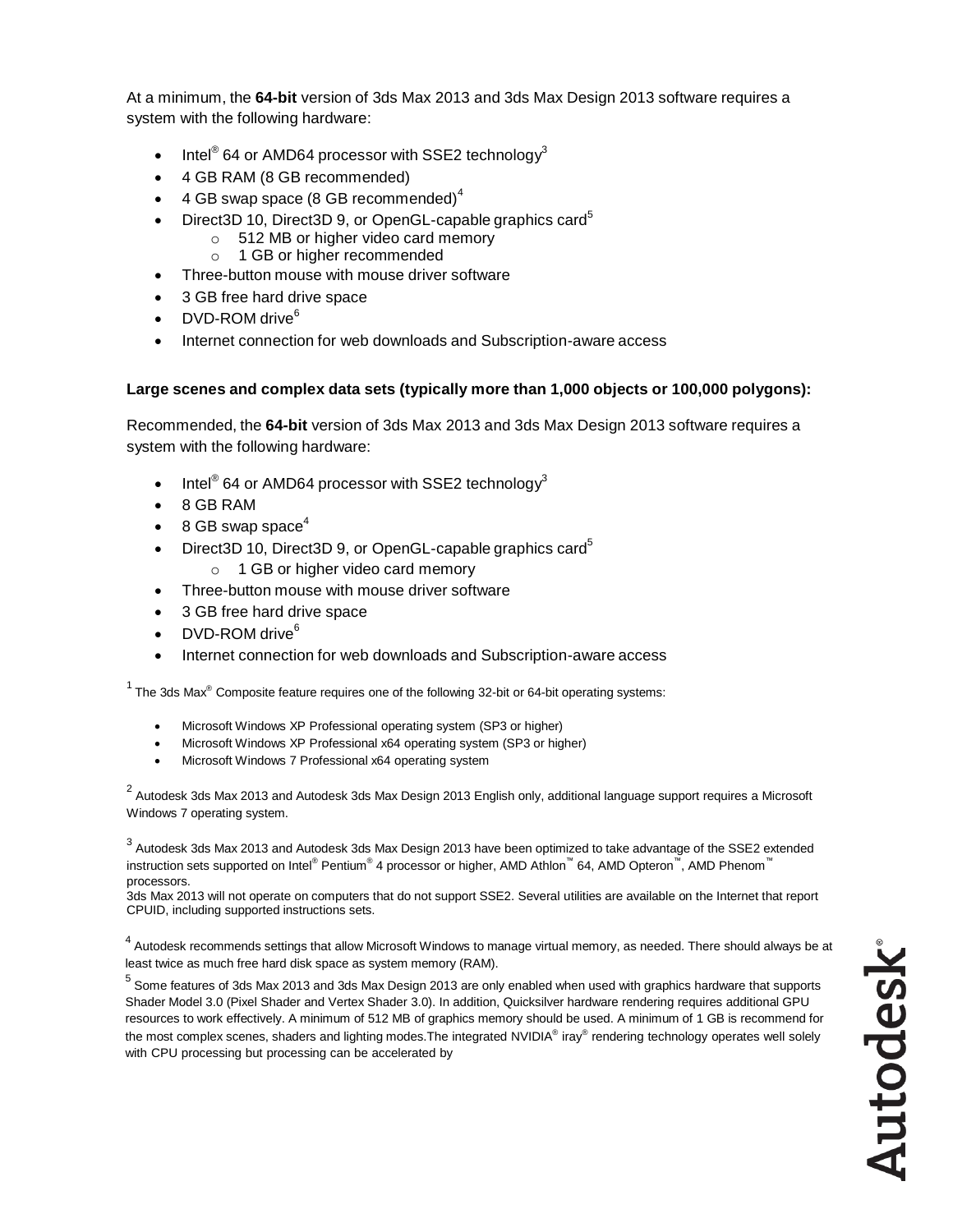NVIDIA GPU CUDA technology. Check to see if the graphics card is CUDA ready here:

[http://www.nvidia.com/object/cuda\\_gpus.html](http://www.nvidia.com/object/cuda_gpus.html)

Learn more abou[t graphics hardware compatibility.](http://usa.autodesk.com/adsk/servlet/pc/item?siteID=123112&id=13606754)

<sup>6</sup> Autodesk 3ds Max 2013 and Autodesk 3ds Max Design 2013 are available only on dual layer DVD media (or electronic download where available). CD media is no longer available. DVD-ROM drive is not required if installing using electronic download. However to accommodate the installation files, you will need 9 GB of hard disk space and an additional 16 GB of space for temporary files created during the installation.

## For Macintosh<sup>®</sup> Computer Users

#### **Boot Camp**

You can install Autodesk 3ds Max 2013 and 3ds Max Design 2013 software on a Mac<sup>®</sup> computer on a Windows $^{\circledast}$  partition. The system must use Boot Camp $^{\circledast}$  application program to help manage a dual OS configuration and meet the minimum system requirements.

- Intel<sup>®</sup>-based Mac Pro or MacBook<sup>®</sup> Pro computer
- Mac OS $^{\circ}$  X 10.5.x operating system or higher
- Boot Camp V 2.0 or higher
- Minimum 2 GB RAM (Recommend 4 GB for 32-bit Windows OS, 8 GB or more for 64-bit Windows OS)
- Minimum 20 GB disk space for Apple OS partition, minimum 20 GB for Windows OS partition

#### **Mac Virtualization on Parallels Desktop**

Autodesk 3ds Max 2013 and 3ds Max Design 2013 can be used on the Mac via Parallels Desktop $^{\circledR}$  for Mac software without having to boot directly into the Windows OS so it is easy to switch between platforms. The system must meet the following requirements:

- A Mac computer with an Intel® Core<sup>™</sup> 2 Duo, Intel Core i3, Intel Core i5, Intel Core i7, or Intel® Xeon ® processor.
- Mac OS X 10.5.x or higher
- Mac OS X
	- o Mac OS X Lion 10.7 higher
	- o Mac OS X Snow Leopard 10.6.3 or higher
- Mac OS X Leopard 10.5.8 or higher Parallels Desktop 7 for Mac
- Minimum 4 GB RAM (6 GB system memory for 32-bit Windows OS, 8 GB or more for 64-bit Windows OS recommended)
- Minimum 40 GB available disk space (100 GB recommended) For more details, please read the

3ds Max for Mac [FAQ.](http://download.autodesk.com/us/3dsmax/documentation/3ds_Max_FAQ.pdf)